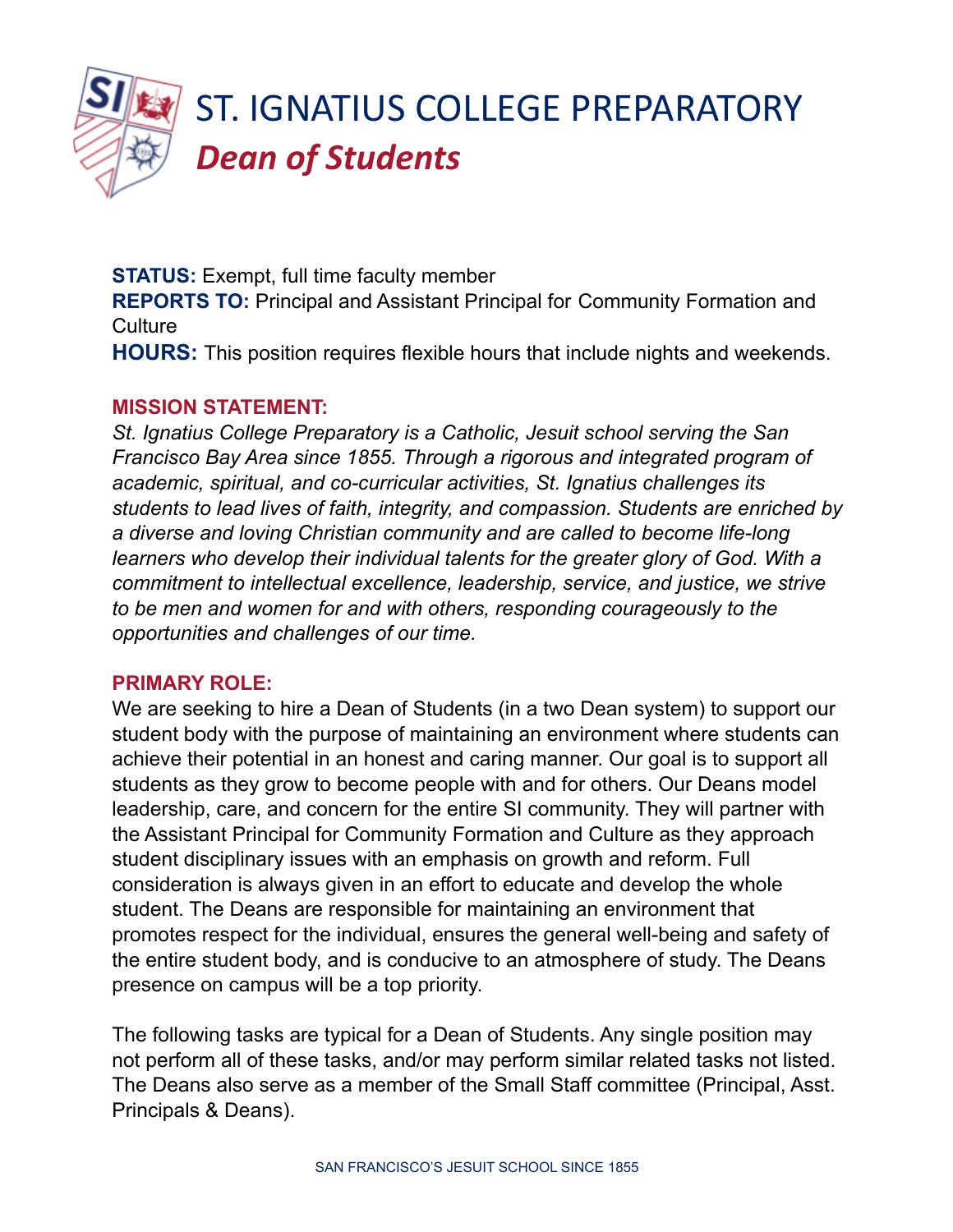# **Attendance**

- Maintain attendance records using Powerschool and provide such information to the faculty and staff.
- Maintain records of student tardiness and absences.

## **Discipline**

- An expert on adolescent development who provides guidance to students, parents, and staff/faculty, both formally and informally.
- Disseminate all student rules and regulations.
- Orientate all faculty and staff on these rules and regulations.
- Conduct all investigations into violations of the rules and regulations.
- Supervise and/or delegate after school detention or other assigned discipline.
- Serve as a member of the Discipline Board.

#### Early Dismissals

● Approve and post all early dismissals due to co-curricular activities or field trips.

#### **Lockers**

• Allocate student lockers in the school building.

#### Medical Emergencies

● Apprise and handle medical emergencies, call the appropriate medical help, advise parents of any emergency, follow up with results to the Principal, and follow up with parents after emergencies.

## Medical Forms

- Verify all incoming physical examination records, including immunization records.
- Place medical alerts on Powerschool.

## **Proctoring**

- Coordinate and assign faculty proctoring at break, lunch periods, and after school.
- Assign proctoring of all student activities to include athletics and school dances (should the size of student spectators be limited or should there be multiple events at the same time, the Deans need only ensure that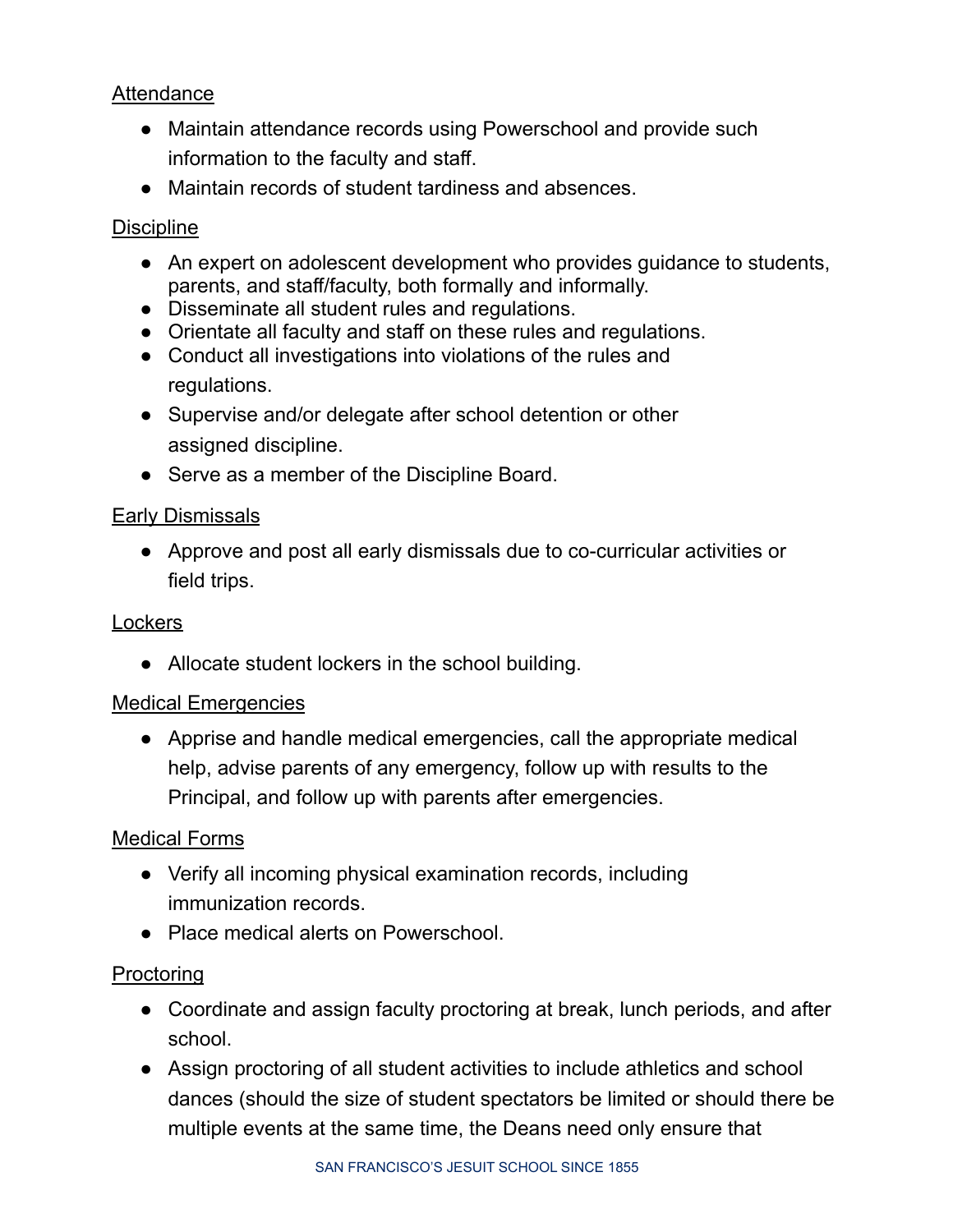faculty/staff presence is in effect, whether they be coaches, directors, or spectators at these events).

# **Publications**

● Update and distribute the Parent/Student Handbook.

# Public Relations

● Maintain good communication and public relations with our neighbors in the Sunset District and SFPD (Taraval Station).

# **Registration**

- Collect and maintain student registration forms and provide information to students and faculty regarding registration and orientation at the beginning of each school year.
- Collect the Student/Parent Handbook signature forms.

# **Technology**

● Be responsible for keeping up with technology for office management and attendance programs.

# **Security**

● Maintain a working relationship with campus security in order to share information about safety issues.

## Announcements

● Relay information on the PA when necessary.

## Commencement

• Conduct graduation practices and the necessary logistical support and delegation to the proper personnel for staffing, conduct, and running of these exercises.

## Contract Obligations

- The Deans' Office will include two full time Deans and an Office Coordinator.
- This position requires flexible hours that include nights and weekends.
- $\bullet$  Office hours are 8:30 AM 3:30 PM.
- 10.5 month Contract

# **A SUCCESSFUL CANDIDATE:**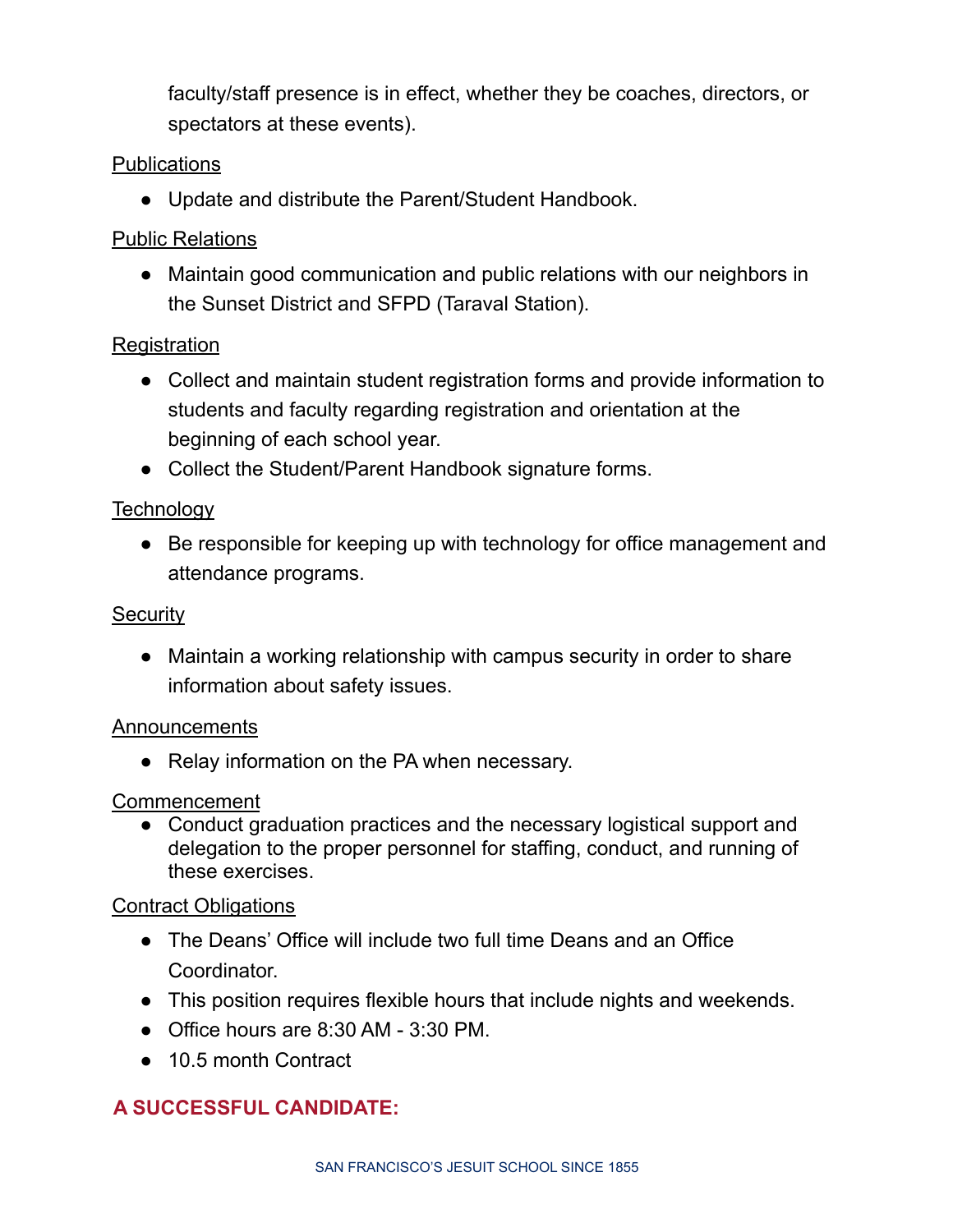- Understands and supports the Mission, Vision and Culture of the school;
- Has 3-5 years of previous secondary-level administrative experience including significant supervisory experience (preferred);
- Helps to uphold the school's mission, precepts, and philosophy, especially the school's commitment to diversity, equity, inclusion, and belonging;
- Has experience with restorative practices;
- Models appropriate professional boundaries with students, colleagues, parents, and community partners;
- Understands and support the goals of Ignatian pedagogy and Catholic secondary education;
- Supports the academic, co-curricular, and spiritual life of the school community;
- Has excellent time management and organizational skills;
- Is comfortable with speaking in front of large audiences;
- Thrives in a collaborative, dynamic, and faithful learning community;
- Wholeheartedly enjoys working with teens;
- Is able to commute to the Sunset District of San Francisco
- Is fully vaccinated against COVID-19 (including up to date on the most recent boosters).

## **HOW TO APPLY:**

Interested applicants should submit a cover letter, resume and salary requirements (a must) to [Application](https://forms.gle/xMrGCcx4f2HvSFbE7) for Dean of Students. In your cover letter, please include examples of how diversity, equity, inclusion and belonging have been a part of your personal or professional work and how these experiences will enhance the SI community in your role.

# **SI OFFERS A COMPREHENSIVE AND RICH EMPLOYEE BENEFITS PROGRAM FOR REGULAR, FULL TIME, EMPLOYEES WHICH INCLUDES:**

- Company paid Medical Insurance Contributions for single, two-party and family plans at a rate of 75%
- Fully paid insurance for Dental, Vision, Life, AD&D coverage for single, two-party and family plans
- Flexible Spending Plans for insurance plans plus for child care coverage
- Tuition remission program
- Student Loan Reimbursement (up to \$2,000 annually)
- Annual Retirement Savings Contributions
- Professional Development Resources